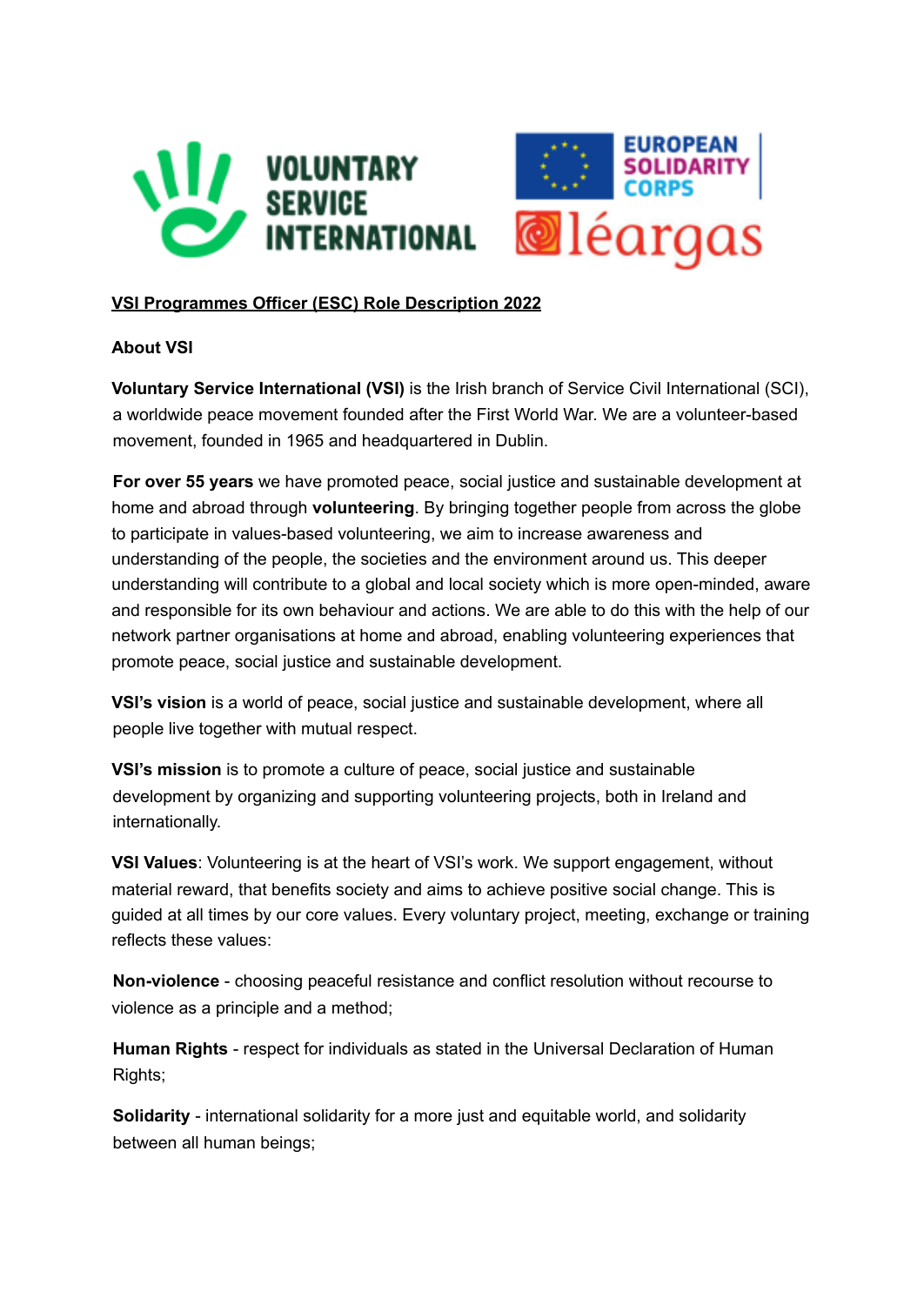**Respect for the Environment** - and the ecosystems of which we are a part and upon which we are dependent;

**Inclusion** - being open and inclusive of all individuals without discrimination;

**Empowerment** - providing people with knowledge and tools to understand and act to transform the social, cultural and economic structures that affect their lives at all levels;

**Co-operation** - with local communities as well as other local, national and international partners to strengthen the positive potential within civil society as a whole.

For more information about our organisation, please see:

2021 - 2025 VSI Strategic Plan

### 2020 VSI Annual Report 2020

## **ESC Context:**

The focus of this ESC position is to promote VSI's volunteering and non-formal educational opportunities through both digital technologies and face-to-face communication. The overall purpose is to encourage participation in VSI's programmes and to promote engagement with our core concepts and ideas.

This project offers the ESC volunteer opportunities for personal and social development, to have an intercultural experience and to gain skills that can be critical in her/his professional career. The participant will gain experience of participating in a national and international NGO. The experience will raise the volunteer's own awareness of our core concepts and ideas and will give the volunteer the opportunity to develop skills in communications and marketing including digital technologies, social media platforms and non-formal education methodologies. The volunteer will meet many young people from different backgrounds as well as people of all generations through for example meeting our volunteers, host organizations and members. The ESC volunteer will be offered opportunities to learn new skills and meet people from different cultures and backgrounds and learn to recognize and develop their own skills and interests.

### **Main Duties:**

- Supporting the preparation, implementation and evaluation of our volunteer programmes to include processing applications, supporting volunteers through all stages of their involvement with VSI (application, preparation, volunteering projects, evaluation, follow-up and continued engagement).
- Supporting volunteer host organisations pre, during and post projects, which may include visiting the projects nationally.
- Supporting the VSI team to deliver our Global Citizenship Education programme and climate justice project through non-formal educational activities.
- Liaison with VSI's international branches, partner and host organisations and with national organisations and partners e.g. NYCI, IDEA, Comhlamh.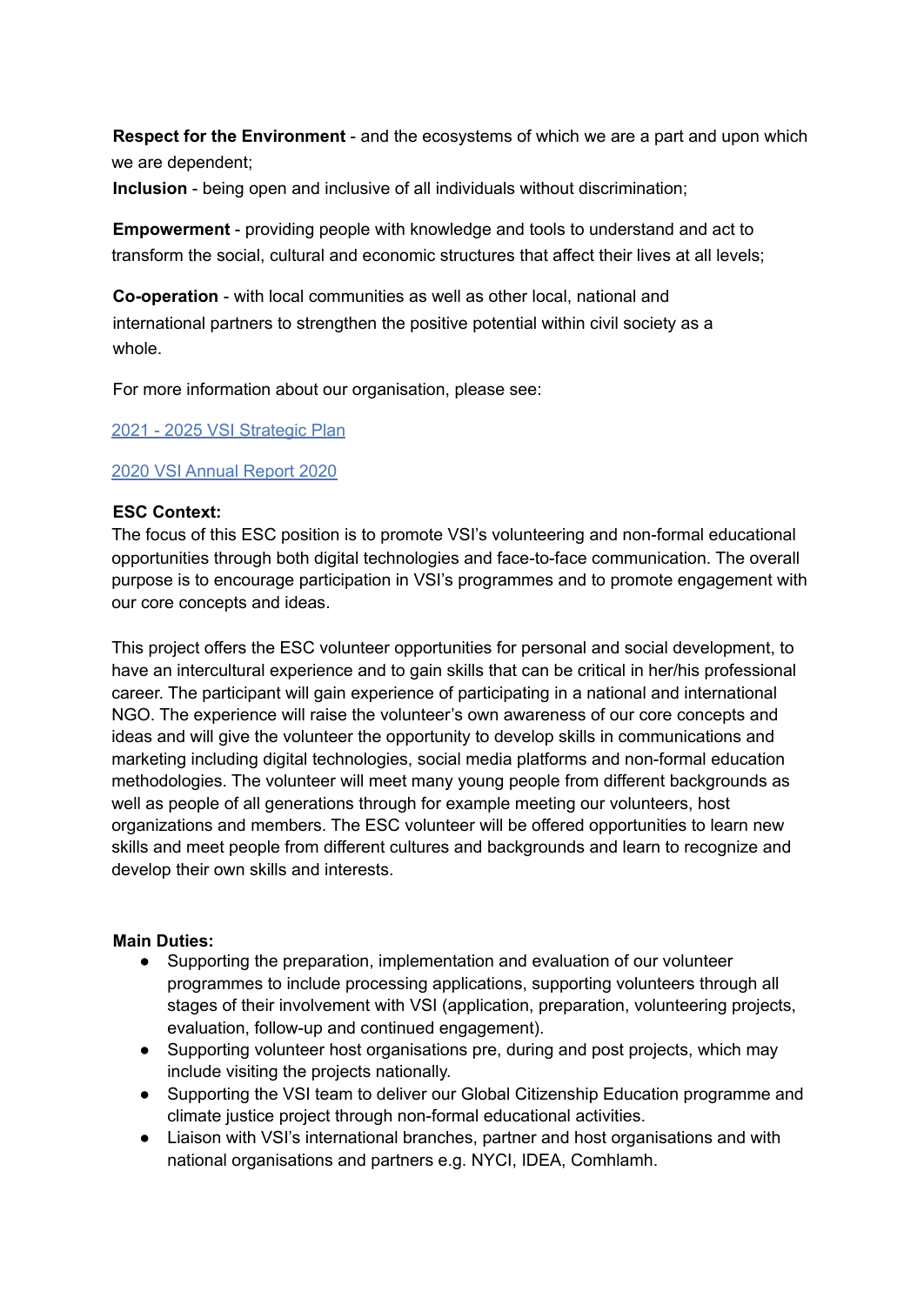- Responding to enquiries regarding VSI's volunteer programmes (phone, email, social media).
- Contributing to marketing and communications, including VSI's social media. This includes attending events, participating in promotional and publicity activities, representing VSI at volunteer fairs etc.

## **Personal Action project:**

Possibility to do your own personal action project related to our work and based on your skills and interests (e.g. workshop, exhibition, talks, blog, podcast).

## **General Duties:**

In cooperation with the staff and volunteer team:

- Assisting with other VSI activities e.g. organising the Annual General Meeting.
- Assisting in office related duties with other staff members as appropriate, this includes answering general enquiries.
- Attending staff and other meetings as appropriate.
- Submitting weekly reports and other reports as required, maintenance of records and files.

### **Additional Info:**

#### **Financial Support**

An allowance for living expenses will be provided. Mentoring support for the volunteer's personal and professional development is also included.

### **Training**

Training will be provided where appropriate (for example, GDPR, social media, critical literacy skills), this may include international training opportunities and seminars.

#### **Supervision:**

The VSI Programmes Officer reports to VSI's Programmes Coordinator (PC) with whom s/he will work closely and meet regularly. The ESC volunteer will write regular reports as agreed with the PC and VSI CEO.

#### **Hours and Leave:**

35 hours per week.

Office hours are from 9.00am – 5.00pm. It is possible that some activities that the volunteer will attend will take place in the evenings and at weekends, time in lieu will be allocated to cover this.

Annual leave equivalent to 2 days per month of the ESC project (24 days annually) plus national Irish holidays.

### **Location:**

The VSI Office is located in [Carmichael](https://www.carmichaelireland.ie/what-we-do/services/office-accommodation/) Centre for nonprofits, near Smithfield Square. The staff team currently work 2-3 days in the office per week, and work remotely for the rest of